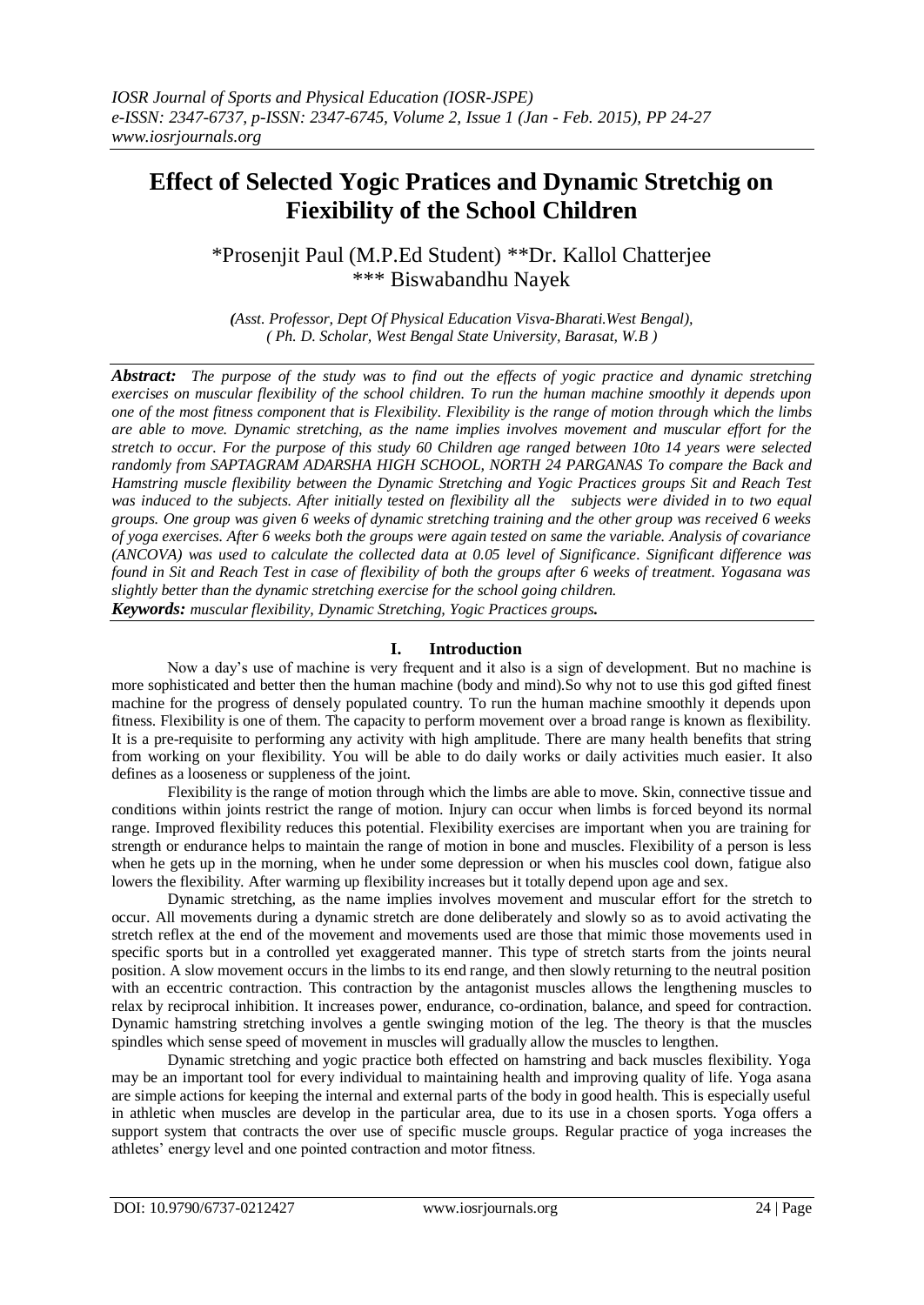# **II. Statement Of The Problem**

The study was to compare the effects of yogic practice and dynamic stretching exercises on muscular flexibility of the school children.

## **III. Methodology**

For the purpose of the study 60 Children were selected randomly from SAPTAGRAM ADARSHA HIGH SCHOOL, NORTH 24 PARGANAS and age ranged between 10-14 years.

To compare the Back and Hamstring muscle flexibility between the Dynamic Stretching groups and Yogic Practices groups Sit and Reach Test was induced to the subjects. After initially tested on flexibility they were randomly divided equally (30) Dynamic Stretching groups and (30) Yogic Practices groups. all the subjects were divided in to two equal groups. One group was given 6 weeks of dynamic stretching training and the other group was given 6 weeks of yoga exercises. After 6 weeks, then both the group were again tested on same variable.

#### **Study Protocol**

The Dynamic Stretching training schedule was as follows.

| Particular            | <b>Training Schedule</b> | <b>Dynamic Stretching</b> |                         |                         |  |  |
|-----------------------|--------------------------|---------------------------|-------------------------|-------------------------|--|--|
|                       |                          | Tuesday                   | Thursday                | Saturday                |  |  |
| <b>Total Duration</b> | <b>6</b> weekes          | Pike stretch.             | Pike stretch,           | Pike stretch.           |  |  |
|                       |                          | Toy soldier,              | Toy soldier,            | Toy soldier,            |  |  |
| Frequency             | 3 days per week          | Scorpion,                 | Scorpion,               | Scorpion,               |  |  |
|                       |                          | Butt kickers.             | Butt kickers.           | Butt kickers.           |  |  |
|                       |                          | Lunging walk,             | Lunging walk,           | Lunging walk,           |  |  |
| Repeation             | 3 times                  | Hand walk.                | Hand walk,              | Hand walk.              |  |  |
|                       |                          | Leg swing.                | Leg swing,              | Leg swing,              |  |  |
| <b>Duration</b>       | 1houres                  | Straight leg dead lift,   | Straight leg dead lift, | Straight leg dead lift, |  |  |
|                       |                          | Inchworms with press--    | Inchworms with press--  | Inchworms with press--  |  |  |
|                       |                          | -up, Walking lunge with   | -up, Walking lunge with | -up, Walking lunge with |  |  |
| Time                  | $4-5$ pm                 | twist, Lateral Lunge,     | twist, Lateral Lunge,   | twist, Lateral Lunge,   |  |  |
|                       |                          | Bounding                  | Bounding                | Bounding                |  |  |

80 meters jogging 4 times before performing Dynamic Stretching exercise.

- 30 second duration for each exercise.
- $\triangleright$  After each exercise 1.30 minutes active rest was given.

The Yogic training schedule was as follows.

| Particular            | <b>Training Schedule</b> | yoga exercises          |                         |                         |  |  |
|-----------------------|--------------------------|-------------------------|-------------------------|-------------------------|--|--|
|                       |                          | Monday                  | Wed                     | Fri                     |  |  |
| <b>Total Duration</b> | 6 weekes                 | Padmasana, Vrikshasana, | Padmasana, Vrikshasana, | Padmasana, Vrikshasana, |  |  |
|                       |                          | Bhujangasana,           | Bhujangasana,           | Bhujangasana,           |  |  |
|                       |                          | Dhanurasana,            | Dhanurasana,            | Dhanurasana.            |  |  |
| Frequency             | 3 days per week          | Makarasana,             | Makarasana.             | Makarasana,             |  |  |
|                       |                          | Poschimattanasana,      | Poschimattanasana,      | Poschimattanasana,      |  |  |
|                       |                          | Matsyasana,             | Matsyasana,             | Matsyasana,             |  |  |
| Repeation             | 3 times                  | Chakrasana,             | Chakrasana,             | Chakrasana,             |  |  |
|                       |                          | Sarvangasana,           | Sarvangasana,           | Sarvangasana,           |  |  |
|                       |                          | Halasana,               | Halasana,               | Halasana,               |  |  |
|                       |                          | Salvasana,              | Salvasana.              | Salvasana,              |  |  |
| Duration              | 1houres                  | Matasana,               | Matasana,               | Matasana,               |  |  |
|                       |                          | Padohastasana,          | Padohastasana,          | Padohastasana,          |  |  |
|                       |                          | Shavasana               | Shavasana               | Shavasana               |  |  |
| Time                  | $4-5$ pm                 |                         |                         |                         |  |  |

Surya Namaskar was performed 3 minutes before training

- 20 second hold in final positin of all asanas
- After every asana1.30 minutes Savasana or Makarasana was given.

In order to find out the significant difference of on Back and Hamstring muscle flexibility Analysis of covariance (ANCOVA) was used at 0.05 level of Significance.

# **IV. Findings**

To find out whether there was any significant difference between mean values of Flexibility on pre and post test between dynamic stretching group and yogasana group, analysis of Co-variance technique was employed.  $\llbracket$ . F" –ratio of Flexibility for different groups has been presented in Table"1" and Table ..2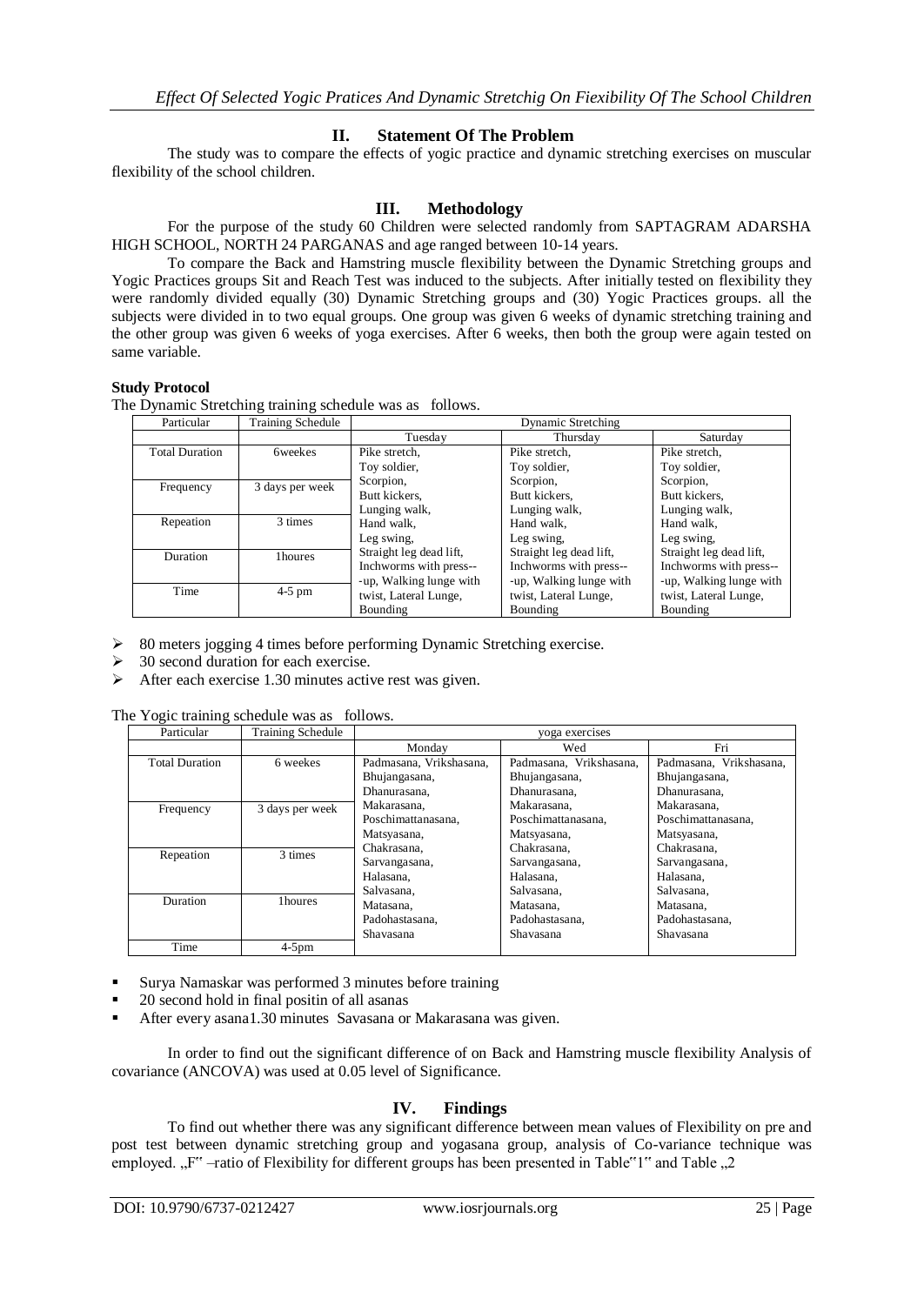#### **Table-1. Mean on Flexibility on pre and post test between dynamic stretching and yogasana group**





**Figure-1.** Graphical representation of Mean on Flexibility on pre and post test between dynamic stretching group and yogasana group

**Table-3 ANOVA Table for Dynamic Stretching Group And Yogasana Group.**

| <b>Source of variance</b> | df     | SSx     | SSv     | <b>MSSx</b> | <b>MSSv</b> |
|---------------------------|--------|---------|---------|-------------|-------------|
| <b>Treatment group</b>    | r-1    | 714.15  | 763.26  | 714.15      | 763.26      |
| mean                      | $=1$   |         |         |             |             |
| Error                     | $N-r$  | 1440.43 | 1557.67 | 24.84       | 26.86       |
|                           | $=$ 58 |         |         |             |             |

#### $Fx = 28.75$ , Fy = 28.42, Tab F  $_{0.05}(1,58) = 4.00$ , x = Dynamic Stretching Group, y = Yogasana Group Both the value of calculated F are significant that indicates initial performance of school children were not homogenous.

| -----------             |                  |         |         |             |             |             |
|-------------------------|------------------|---------|---------|-------------|-------------|-------------|
| Source of<br>variance   | df               | SSx     | SSv     | <b>SSxv</b> | <b>MSSx</b> | <b>MSSv</b> |
| Treatment<br>group mean | r-1<br>$=1$      | 714.15  | 763.26  | 738.3       | 404.05      | 404.05      |
| Error                   | $N-r-1$<br>$=57$ | 1440.43 | 1557.67 | 164.03      | 1538.99     | 27          |

**Table-4 ANCOVA Table for Dynamic Stretching Group And Yogasana Group**

Fxy =14.96, Tab F  $_{0.05}(1,58)$ =4.00, x= Dynamic Stretching Group, y= Yogasana Group Since Fxy is greater than  $F_{.005}$  it is concluded that all the treatment are not equal effective in improving the performance of school children.

**Table-5 Analysis Of Co-Variance Of The Means Of Sit And Reach Test Between Dynamic Stretching Group And Yogasana Group**

|                  |                |          | - <del>--</del> ----- |           |    |            |          |
|------------------|----------------|----------|-----------------------|-----------|----|------------|----------|
| Mean             | <b>Dynamic</b> | Yogasana | Source of             | <b>SS</b> | Df | <b>MSS</b> | F-ratio  |
|                  | stretching     |          | variance              |           |    |            |          |
| <b>Pre-Test</b>  | 22.97          | 22.9     | Among                 | 714.15    |    | 714.15     | $28.75*$ |
|                  |                |          | Within                | 1440.43   | 58 | 24.84      |          |
| <b>Post-Test</b> | 29.87          | 30.03    | Among                 | 763.26    |    | 763.26     | $28.42*$ |
|                  |                |          | Within                | 1557.67   | 58 | 26.86      |          |
| Adjusted         | 23.28          | 29.65    | Among                 | 738.3     |    | 738.3      | 14.96*   |
| <b>Post-Test</b> |                |          | Within                | 164.03    | 57 | 2.87       |          |

\*significant at 0.05 level of Significance,  $F_{0.05}$  (1, 58) =4.00, A=among means variance.

 $F_{0.05}$  (1, 57) = 4.00, W=within group variance

The table -2 revealed that there was significance difference on Sit and Reach test ( $F=28.75 > 4.0$  at 58 degree of freedom at 0.05 level of significance) between dynamic stretching group and yogasana group of school children in pre-test phase. However the F ratio values of the post and the adjusted post test also revealed significant difference in sit and reach test between dynamic stretching group and yogasana group. The F value in post test and adjusted post test was 28.42 and 14.96 were found which was higher than the table value of F at 0.05 level of confidence (28.42>4.0 in post-test, 14.96>4.0 in adjusted post-test). So the table shows that all the